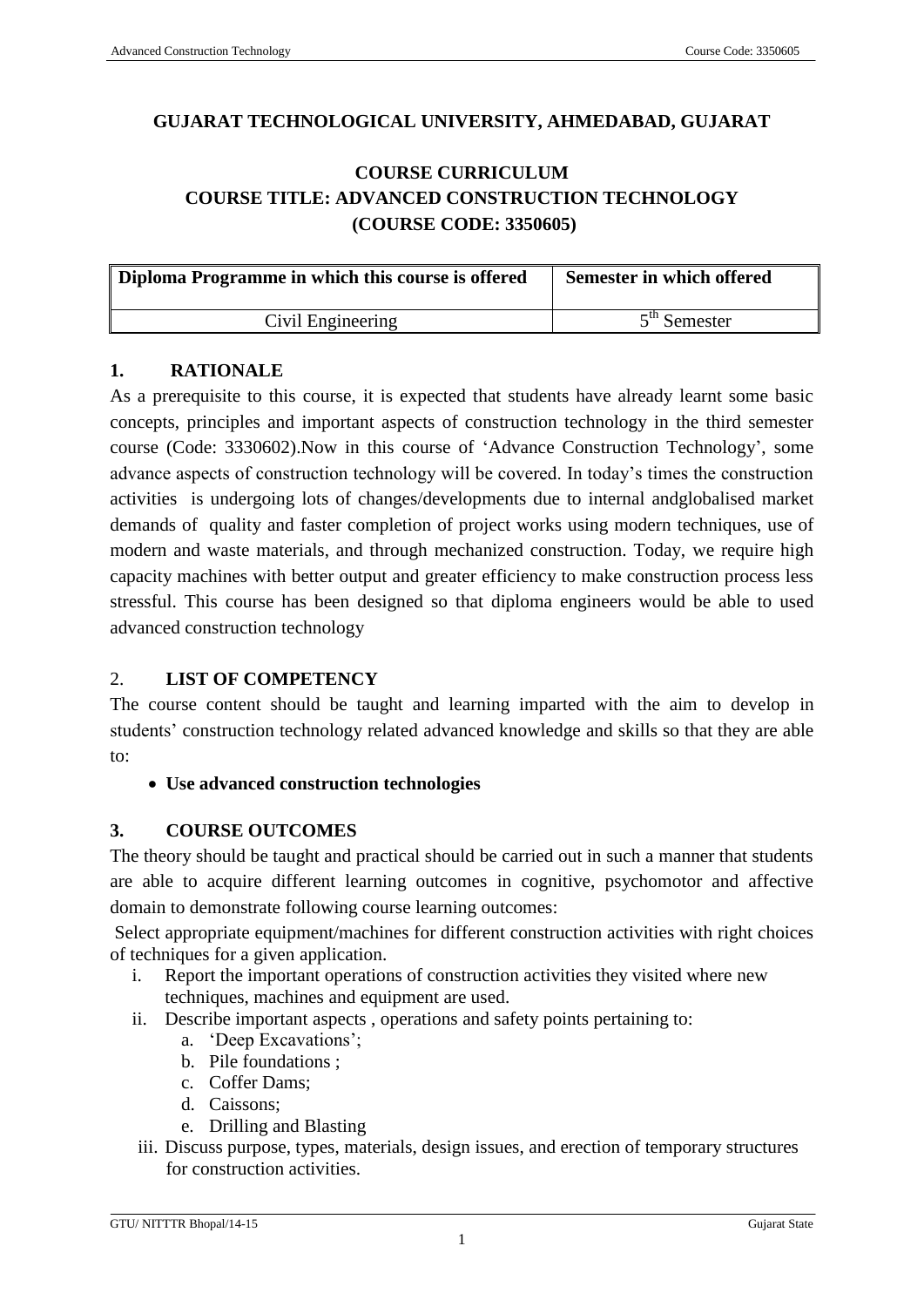iv. Describe equipment and tackles used , problems encountered and their solutions in erection of steel structures

|            | <b>Teaching Scheme</b> |                             | <b>Total</b>        |            |    | <b>Examination Scheme</b> |    |     |  |                                  |                              |
|------------|------------------------|-----------------------------|---------------------|------------|----|---------------------------|----|-----|--|----------------------------------|------------------------------|
| (In Hours) |                        | <b>Credits</b><br>$(L+T+P)$ | <b>Theory Marks</b> |            |    |                           |    |     |  | <b>Practical</b><br><b>Marks</b> | <b>Total</b><br><b>Marks</b> |
|            | т                      | Р                           |                     | <b>ESE</b> | PA | <b>ESE</b>                | PA |     |  |                                  |                              |
|            |                        |                             |                     | 70         | 30 | 20                        | 30 | 150 |  |                                  |                              |

#### **4. TEACHING AND EXAMINATION SCHEME**

**Legends: L**-Lecture; **T** – Tutorial/Teacher Guided Theory Practice; **P** - Practical; **C** – Credit, **ESE** - End Semester Examination; **PA** - Progressive Assessment.

**Note:** It is the responsibility of the institute heads that marks for **PA of theory, ESE and PA of practical** for each student are entered online into the GTU portal at the end of each semester within the dates specified by GTU.

#### **5. COURSE DETAILS**

| Unit             | <b>Major Learning Outcomes</b>      | <b>Topics and Sub-topics</b>                     |
|------------------|-------------------------------------|--------------------------------------------------|
|                  | (Major outcomes in cognitive        |                                                  |
|                  | domain)                             |                                                  |
| Unit $-I$        | 1a.                                 | Features and functions of the<br>1.1             |
| <b>Modern</b>    | escribe the features of             | special types of civil engineering               |
| <b>Materials</b> | special types of civil              | structures: Multistoried building,               |
| and              | engineering structures              | Chimney,<br>Elevated<br>service                  |
| Equipment        | $1b$ .                              | reservoir, Dams and<br>retaining                 |
| used in          | iscuss properties of advance        | walls, Bridges<br>hydraulic<br>and               |
| <b>Special</b>   | materials and byproducts            | structures, Industrial<br>structures,            |
| Constructi       | such as fly ash, red mud,           | Marine and offshore structures,                  |
| ons              | furnace slag and their              | Tall structures.                                 |
|                  | suitability to civil works.         | 1.2 Effect of lateral<br>forces<br><sub>on</sub> |
|                  |                                     | building like Wind, Water and                    |
|                  |                                     | Earthquake                                       |
|                  |                                     | 1.3 Admixtures and its Classification            |
|                  |                                     | 1.4 Use of Waste products<br>and                 |
|                  |                                     | Industrial Byproducts in bricks,                 |
|                  |                                     | blocks, concrete and mortar.                     |
|                  | 1c. Discuss main features of        | 1.5 Hauling equipment: Trucks,                   |
|                  | hauling equipment and               | Wagon, Dumpers, Scrapers and                     |
|                  | hoisting equipment.                 | rippers.                                         |
|                  | 1d. State the factors affecting the | 1.6 Hoisting equipment: Derrick-                 |
|                  | selection of of hauling             | Pole, Gin Pole, Crane, Power                     |
|                  | equipment and hoisting              | driven scotch derrick crane, Hand                |
|                  | equipment.                          | operated crane, Locomotive                       |
|                  |                                     | crane, Gentry crane, Tower crane,                |
|                  |                                     | Lattice Girder, Winches,                         |
|                  |                                     | Elevators, ladders.                              |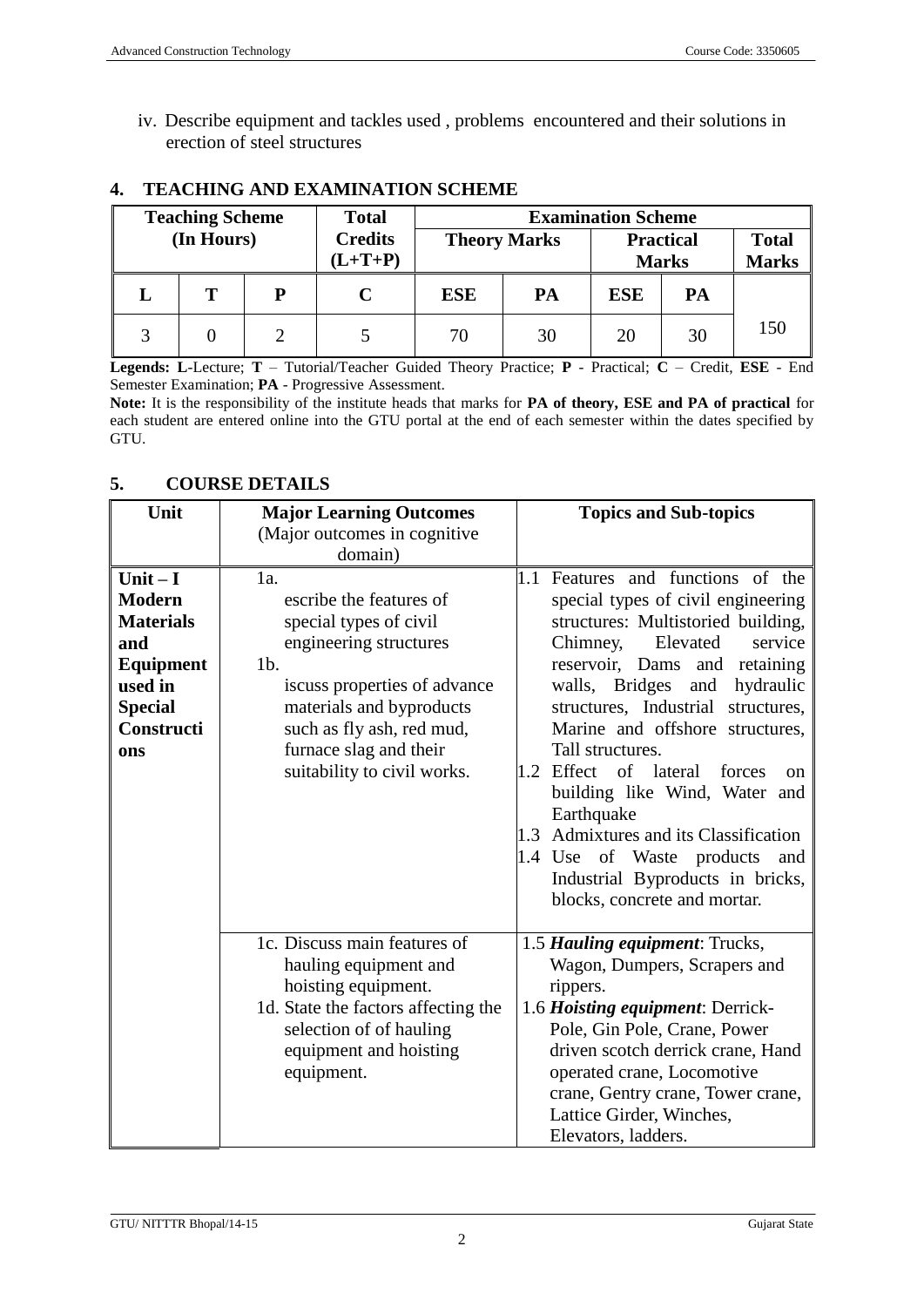| Unit                                                                | <b>Major Learning Outcomes</b>                                                                                                                                                                              | <b>Topics and Sub-topics</b>                                                                                                                                                                                                                                                                          |  |
|---------------------------------------------------------------------|-------------------------------------------------------------------------------------------------------------------------------------------------------------------------------------------------------------|-------------------------------------------------------------------------------------------------------------------------------------------------------------------------------------------------------------------------------------------------------------------------------------------------------|--|
|                                                                     | (Major outcomes in cognitive)<br>domain)                                                                                                                                                                    |                                                                                                                                                                                                                                                                                                       |  |
|                                                                     | 1e. Discuss main features of<br>hauling equipment and<br>hoisting equipment.<br>1f.<br>State the factors affecting the<br>selection of hauling                                                              | 1.1 Conveying equipment: Belt<br>conveyors, Buckets, Chutes<br>1.2 Pumping equipment: Water<br>pumps and concrete pumps.                                                                                                                                                                              |  |
|                                                                     | equipment and hoisting<br>equipment.                                                                                                                                                                        |                                                                                                                                                                                                                                                                                                       |  |
|                                                                     | 1g. Discuss main features of<br>compacting and pile driving<br>equipment.                                                                                                                                   | 1.9 Compacting equipment: Rollers<br>(earth compaction), Smooth<br>surface roller, sheep foot roller,                                                                                                                                                                                                 |  |
|                                                                     | 1h. State the factors affecting the<br>selection of compacting and<br>pile driving equipment.                                                                                                               | pneumatic rollers, tamping roller,<br>vibrating roller and compactors.<br>1.10 Pile Driving Equipment<br>including types of hammer<br>driving, drilling equipment with<br>types of drill.                                                                                                             |  |
|                                                                     | Discuss main features of<br>1i.<br>vibrators and crushers.<br>State the factors affecting the<br>1j.<br>selection of vibrators and<br>crushers.                                                             | 1.11 Vibrators: for concrete<br>consolidation: Internal, Needle,<br>Surface, Platform and form<br>vibrators.<br>1.12 Crushers and other Equipment:<br>used for Production of aggregate<br>Jaw crusher, Gyratory crusher,<br>Roll crusher, Cone crusher, Rod<br>and ball mill, screens, Log<br>washer. |  |
|                                                                     | 1k. Discuss main features of<br>bituminous road construction<br>and dredging equipment.<br>State the factors affecting the<br>11.<br>selection of bituminous road<br>construction and dredging<br>equipment | 1.13 Bituminous road construction<br>Equipment<br>1.14 Equipment for large concrete<br>works<br>1.15 Dredging equipment                                                                                                                                                                               |  |
| $Unit - II$<br><b>Excavation</b><br>and related<br><b>Equipment</b> | 2a. Differentiate between<br>shallow and deep excavation<br>with examples/sketches.<br>2b. Explain timbering operation<br>in trenches.<br>2c. Explain the dewatering<br>procedure                           | 2.1<br>Shallow and deep excavation.<br>Dewatering situations,<br>2.2<br>necessity and method of<br>dewatering.<br>Dewatering<br>2.3                                                                                                                                                                   |  |
|                                                                     | 2d. Discuss main features of<br>excavation machinery and<br>earth moving vehicles.<br>2e. State the factors affecting the<br>selection of excavation                                                        | <b>Excavations Machinery:</b><br>2.4<br>Power Shovel, Drag line, Calm<br>Shell, Scoop, Trenching<br>equipment, Wheel mounted<br>belt loaders.                                                                                                                                                         |  |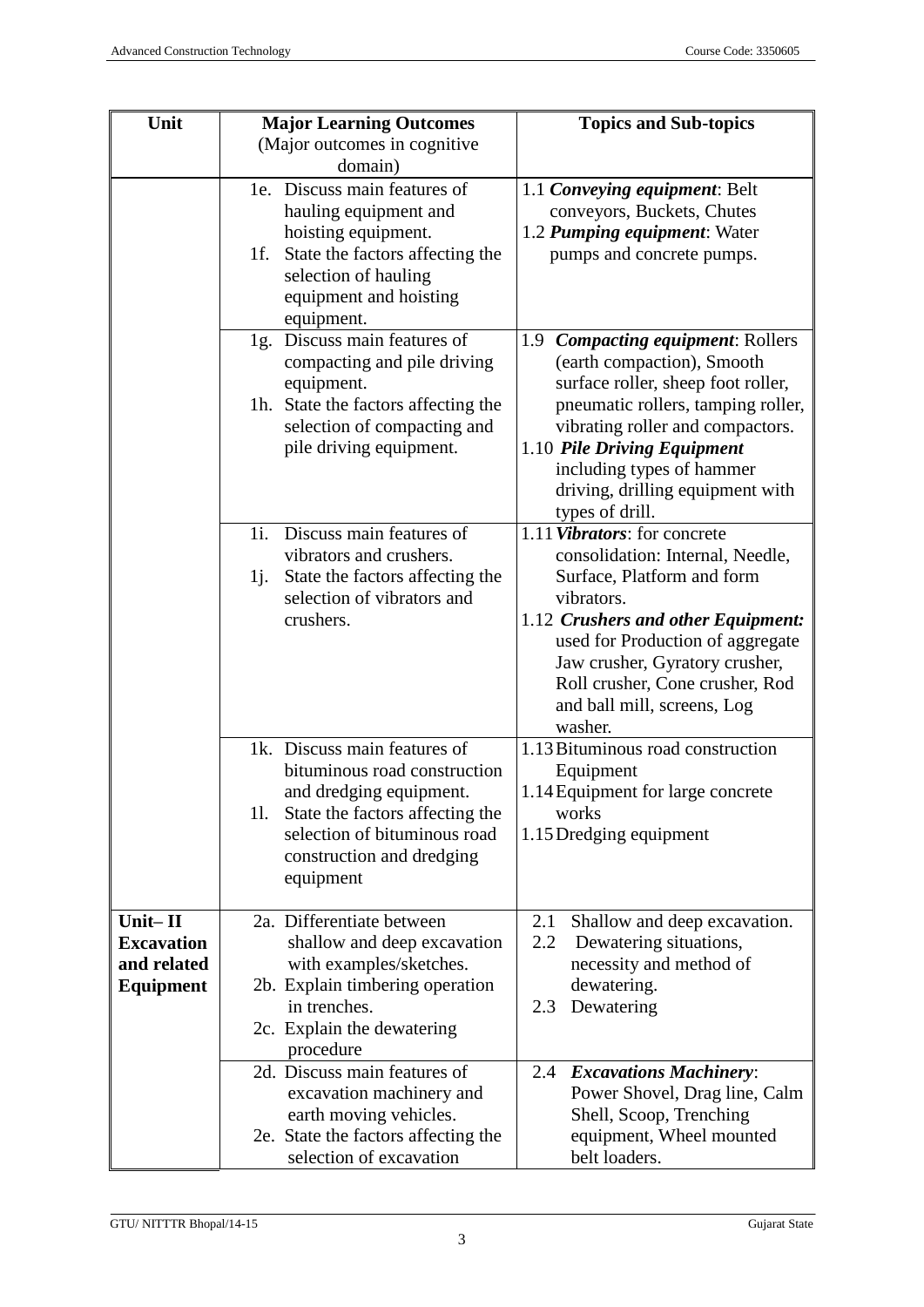| Unit                     | <b>Major Learning Outcomes</b>                           | <b>Topics and Sub-topics</b>                                  |  |  |
|--------------------------|----------------------------------------------------------|---------------------------------------------------------------|--|--|
|                          | (Major outcomes in cognitive)                            |                                                               |  |  |
|                          | domain)                                                  |                                                               |  |  |
|                          | machinery and earth moving                               | <b>Earth moving Vehicles:</b><br>2.5                          |  |  |
|                          | vehicles                                                 | Tractors, Boulders, Graders,                                  |  |  |
|                          | 2f. Discuss main features of                             | Scrapers, Rippers.                                            |  |  |
|                          | earth moving machinery.                                  |                                                               |  |  |
|                          | 2g. State the factors affecting the                      | 2.6 Earth moving machinery:                                   |  |  |
|                          | selection of Earth moving                                | Handling, Hoisting,                                           |  |  |
|                          | machinery.                                               | Conveying, Pumping, and                                       |  |  |
|                          |                                                          | Compacting, Pile driving,                                     |  |  |
|                          |                                                          | Drilling equipment, Plants for                                |  |  |
|                          |                                                          | Grouting, Guniting and Hot                                    |  |  |
|                          |                                                          | Mix Plant, Concrete Mix Plant,                                |  |  |
|                          |                                                          | Ready Mix Plant                                               |  |  |
| Unit-III                 | 3a. Classify pile foundations.                           | 3.1 Pile foundations, Classification.                         |  |  |
| <b>Pile</b>              | 3b. Explain the factors affecting                        | 3.2 Sheet piles based on materials.                           |  |  |
| <b>Foundation</b>        | the selection of types of                                | 3.3 Classifications of piles based on                         |  |  |
|                          | piles.                                                   | materials like concrete, steel,                               |  |  |
|                          | 3c. Justify the use of pile                              | timber, composite, sand,                                      |  |  |
|                          | foundation for a given                                   | concrete (pre-cast, Cast -in -                                |  |  |
|                          | situation.                                               | situ, Pre-stressed) including                                 |  |  |
|                          | 3d. Describe the features of the                         | cased and uncased with                                        |  |  |
|                          | equipment, tools and method                              | advantages and                                                |  |  |
|                          | of construction of under                                 | disadvantages.                                                |  |  |
|                          | reamed piles.                                            | 3.4 Selection of type of piles.                               |  |  |
|                          | 3e. Describe pile driving method.                        | 3.5 Pile accessories and tools.                               |  |  |
|                          | 3f. Discuss efficiency of group                          | 3.6 Pile driving methods.                                     |  |  |
|                          | of piles.                                                | 3.7 Failure or settlement of piles.                           |  |  |
|                          |                                                          | 3.8 Under reamed piles including                              |  |  |
|                          |                                                          | method of it' construction.                                   |  |  |
|                          |                                                          | 3.9 Group action of piles and its                             |  |  |
|                          |                                                          | efficiency.                                                   |  |  |
|                          |                                                          |                                                               |  |  |
| Unit-IV<br><b>Coffer</b> | 4a. Explain purpose, use and<br>principles of working of | 4.10 Coffer dams: Types,<br>requirements, Selection criteria, |  |  |
| Dams and                 | coffer dams.                                             | Design features, Leakage points                               |  |  |
| <b>Caissons</b>          | 4b. Describe the major features                          | and leakage prevention in coffer                              |  |  |
|                          | of types of coffer dams with                             | dams.                                                         |  |  |
|                          | sketches.                                                |                                                               |  |  |
|                          | 4c. State the selection criteria of                      |                                                               |  |  |
|                          | types of coffer dams                                     |                                                               |  |  |
|                          | 4d. State the leakage points and                         |                                                               |  |  |
|                          | suggest leakage prevention in                            |                                                               |  |  |
|                          | coffer dams.                                             |                                                               |  |  |
|                          | 4e. Differentiate between Coffer                         | Caissons: Materials used,<br>4.11                             |  |  |
|                          | dams and caissons                                        | Sinking loading of caissons                                   |  |  |
|                          | Describe the uses of caissons.<br>4f.                    |                                                               |  |  |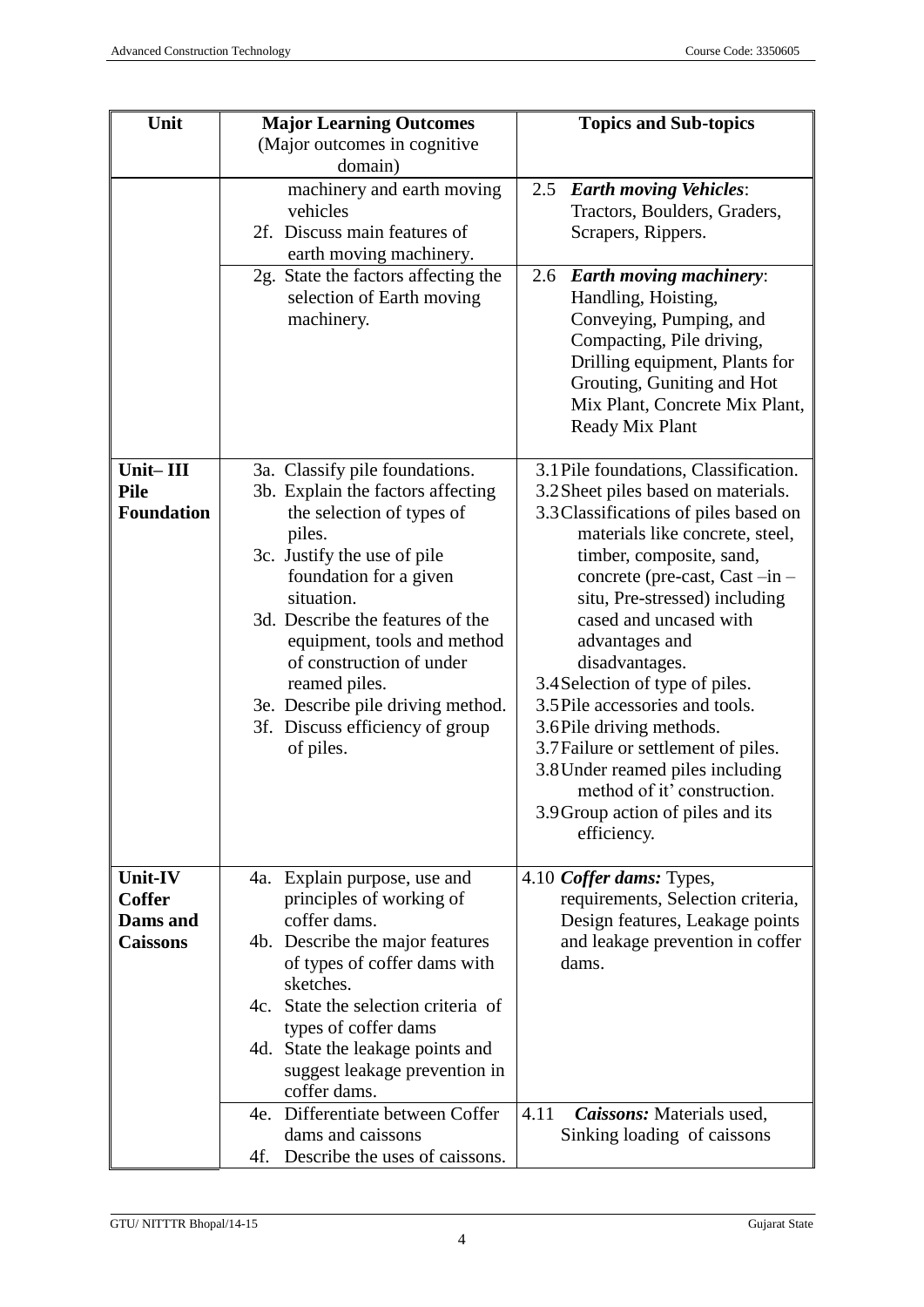| Unit               | <b>Major Learning Outcomes</b>                                              | <b>Topics and Sub-topics</b>                                    |
|--------------------|-----------------------------------------------------------------------------|-----------------------------------------------------------------|
|                    | (Major outcomes in cognitive                                                |                                                                 |
|                    | domain)                                                                     |                                                                 |
|                    | 4g. Classify the types of caisson.                                          |                                                                 |
|                    | 4h. Explain method of sinking of<br>caissons.                               |                                                                 |
|                    | 4i.<br>State the problems and                                               |                                                                 |
|                    | suggest suitable solutions in                                               |                                                                 |
|                    | well sinking                                                                |                                                                 |
|                    |                                                                             |                                                                 |
| Unit-V             | 5a. Classify various types of                                               | 5.1 <i>Drilling:</i> Types, Drilling                            |
| <b>Drilling</b>    | Drilling and their suitability.                                             | requirements,                                                   |
| and                | Describe drilling operations<br>5b.                                         | 5.2 Selecting the drilling pattern for                          |
| <b>Blasting</b>    | 5c. Justify with example the necessity<br>of drilling at construction site. | blasting<br>5.3 Effect of air pressure on drilling              |
|                    |                                                                             | operation                                                       |
|                    |                                                                             | 5.4 Betonies/mud slurry in drilling                             |
|                    |                                                                             | 5.5 Factors affecting the selection of                          |
|                    |                                                                             | drilling method and equipment                                   |
|                    | 5d.<br>Describe the step-by-step                                            | <b>Blasting</b>                                                 |
|                    | blasting process of using                                                   | 5.6 Explosives for blasting:                                    |
|                    | explosives with safety                                                      | Dynamite, Blasting caps Prime                                   |
|                    | precautions.                                                                | line, Safety fuse , Stemming, Blast                             |
|                    | 5e. Explain the precautions required                                        | hole, Prime detonators                                          |
|                    | in blasting and drilling                                                    | 5.7 Process of using explosive                                  |
|                    | operations, in storage and in<br>handling of explosives                     | 5.8 Types of blasting, Precautions<br>5.9 Storage of explosives |
|                    |                                                                             | Features of magazine<br>5.10                                    |
|                    |                                                                             | building                                                        |
| Unit-VI            | 6a. Describe various types of                                               | 6.1 Formwork: Requirements of a                                 |
| <b>Erection of</b> | formworks with its advantages                                               | good form work, Loads, guiding                                  |
| <b>Steel</b>       | Discuss the principles of<br>6b.                                            | points for design                                               |
| <b>Structures</b>  | using slip formwork                                                         | 6.2 Column form work                                            |
|                    | 6c. Describe cantilever method of                                           | 6.3 Slab and beam formwork                                      |
|                    | Pre-stressed concrete bridge<br>Construction                                | 6.4 Slip from work                                              |
|                    | Sketch the formwork for<br>6d.                                              | 6.5 Hanging form works and<br><b>Trestles</b>                   |
|                    | columns, beams and slabs and                                                | 6.6 Form work for domes and arches.                             |
|                    | others for given problem situation                                          | 6.7 Cantilever method of Pre-                                   |
|                    | with labels                                                                 | stressed concrete bridge                                        |
|                    |                                                                             | construction                                                    |
|                    | 6. Describe problems faced and                                              | 6.8 Roof truss: erection problems                               |
|                    | solutions adopted in erection of                                            | Building / Industrial component,                                |
|                    | various types of steel structures                                           | Equipment and tackles used for                                  |
|                    | such as roof truss, bridge girders.                                         | erecting these                                                  |
|                    | 6f. Discuss various types of                                                | 6.9 Plate girder Launching a portion                            |
|                    | equipment and tackles used in<br>erection of various types of<br>6g.        | of bridge Girder, Large span<br>lattice girder                  |
|                    | steel structure                                                             | 6.10<br>Erection of chimney                                     |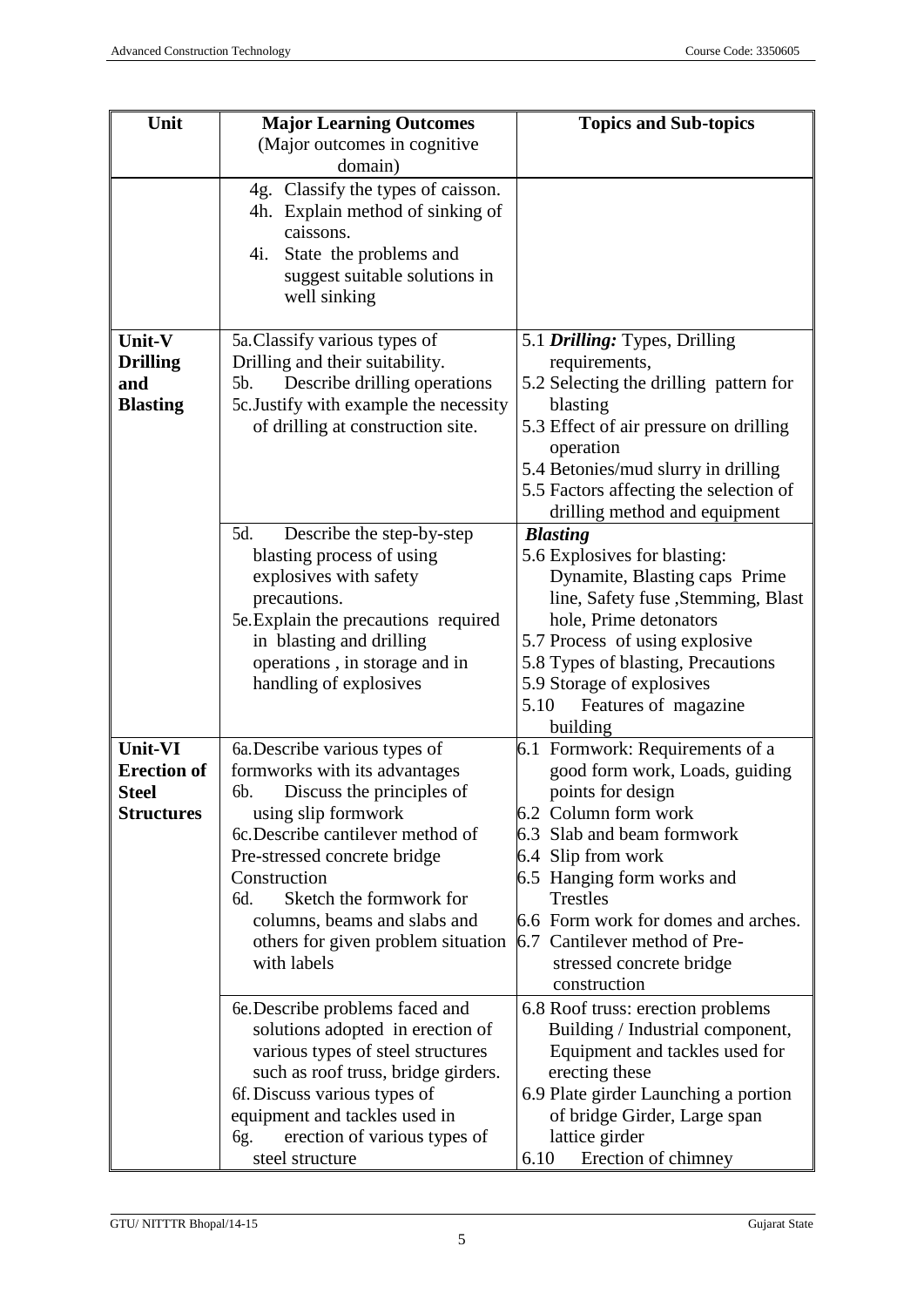| Unit | <b>Major Learning Outcomes</b><br>(Major outcomes in cognitive)<br>domain) | <b>Topics and Sub-topics</b> |
|------|----------------------------------------------------------------------------|------------------------------|
|      |                                                                            | Erection of overhead tank.   |

#### **6.0 SUGGESTED SPECIFICATION TABLE WITH HOURS & MARKS (THEORY)**

| Unit         | <b>Unit Title</b>                                           | <b>Teachin</b> | <b>Distribution of Theory Marks</b> |              |              |              |
|--------------|-------------------------------------------------------------|----------------|-------------------------------------|--------------|--------------|--------------|
| No.          |                                                             | g Hours        | R                                   | U            | A            | <b>Total</b> |
|              |                                                             |                | <b>Level</b>                        | <b>Level</b> | <b>Level</b> | <b>Marks</b> |
| $\mathbf I$  | Modern Materials and Equipment<br>for Special Constructions | 10             | 08                                  | 06           | 05           | 19           |
| $\mathbf{I}$ | Deep Excavation                                             | 04             | 03                                  | 02           | 02           | 07           |
| III          | <b>Pile Foundations</b>                                     | 08             | 06                                  | 04           | 02           | 12           |
| IV           | <b>Coffer Dams and Caissons</b>                             | 08             | 06                                  | 04           | 04           | 14           |
| V            | Drilling and Blasting                                       | 04             | 03                                  | 02           | 01           | 06           |
| VI           | Erection of steel structures                                | 08             | 06                                  | 04           | 02           | 12           |
|              | <b>Total</b>                                                | 42             | 32                                  | 22           | 16           | 70           |

**Legends:**  $R =$  Remember  $U =$  Understand;  $A =$  Apply and above levels (Bloom's revised taxonomy) **Note:** This specification table shall be treated as a general guideline for students and teachers. The actual distribution of marks in the question paper may vary slightly from above table.

## **7.0 SUGGESTED LIST OF EXERCISES/PRACTICALS**

The practical/exercises should be properly designed and implemented with an attempt to develop abilitiesand skills **(outcomes in psychomotor and affective domain)** so that students are able to acquire and demonstrate the course learning and programme outcomes. Following is the list of practical exercises for guidance.

*Note: Here performance outcomes in psychomotor domain are listed as practical/exercises. However, if these practical/exercises are completed and demonstrated appropriately, they would contribute to the development of demonstrated learning in behavioral terms in affective domain. As a whole, the total approach towards acquisition of knowledge, skills, abilities and behaviorand demonstration of the same would lead to the development of Course Outcomes. Thus over all development of Programme Outcomes (as given in a common list at the beginning of curriculum document for this programme) would be assured.* 

*Faculty should refer to that common list and should ensure that students also acquire outcomes in affective domain which are required for overall achievement of Programme Outcomes/Course Outcomes.*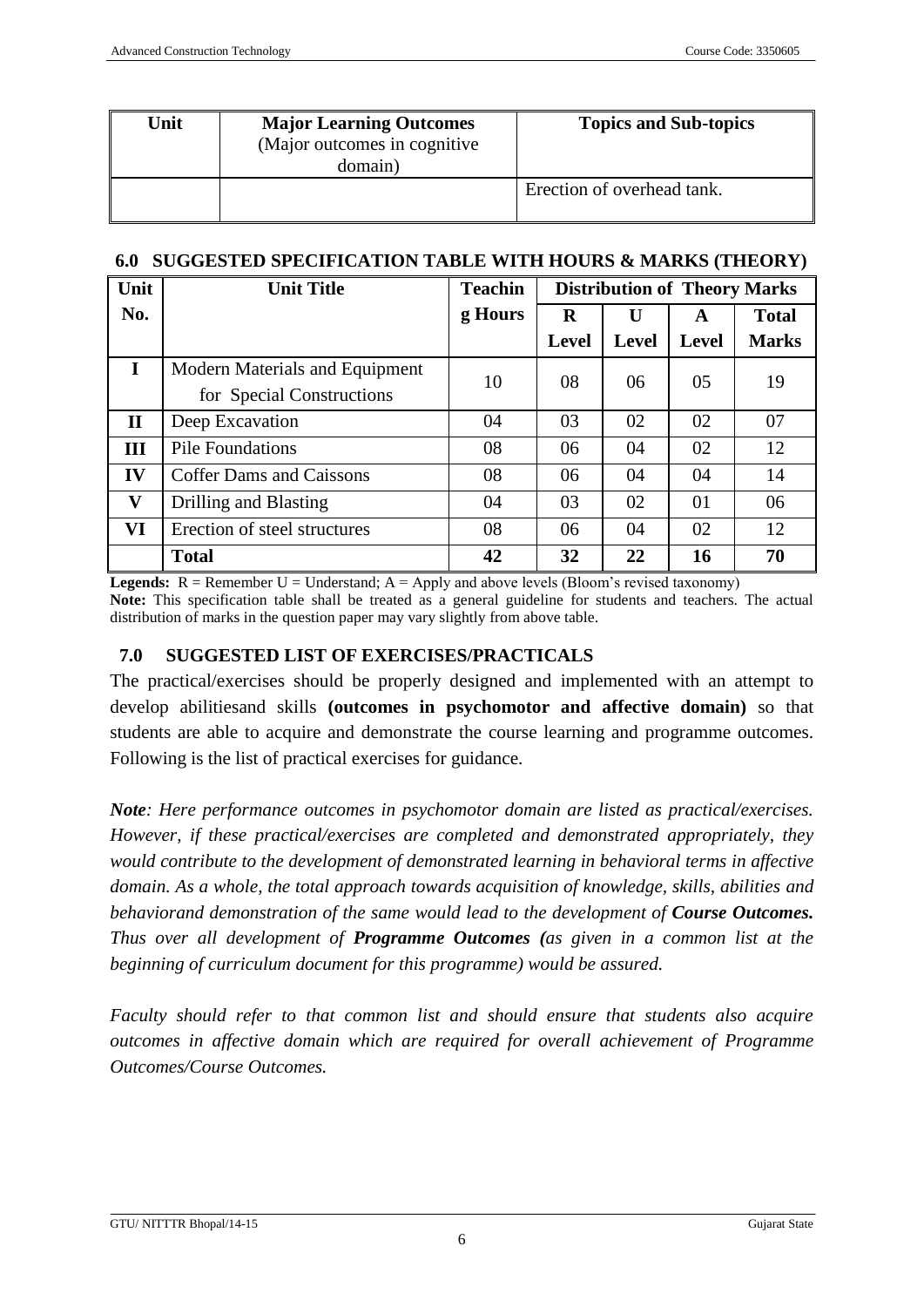| S.<br>Unit<br>No.<br>No. |               | <b>Practical Exercises</b>                                                                                        | Approx          |
|--------------------------|---------------|-------------------------------------------------------------------------------------------------------------------|-----------------|
|                          |               | (outcomes in Psychomotor Domain)                                                                                  | Hours.          |
|                          |               |                                                                                                                   | <b>Required</b> |
|                          |               | <b>Part-A (Sketches With Nomenclature and Short</b> )                                                             | 08 hrs          |
|                          |               | Details-Study and Information Based in Sketch book)<br><b>Plants And Equipment Used In Construction</b>           |                 |
|                          |               | Earthmoving machineries<br>a.                                                                                     |                 |
|                          |               | b. Equipment for excavation                                                                                       |                 |
|                          |               | c. Handling equipment                                                                                             |                 |
|                          |               | d. Hoisting equipment                                                                                             |                 |
|                          |               | e. Conveying equipment                                                                                            |                 |
|                          | $\mathbf{I}$  | f. Pumping equipment                                                                                              |                 |
|                          |               | g. Compacting equipment                                                                                           |                 |
|                          |               | h. Concrete vibrating equipment                                                                                   |                 |
|                          |               | i.<br>Pile driving equipment                                                                                      |                 |
|                          |               | j. Plants for Grouting, Guniting.                                                                                 |                 |
|                          |               | k. Drilling equipment                                                                                             |                 |
|                          |               | Concrete and mixing plant<br>1.<br>Various types of timbering.                                                    |                 |
| 1                        | III           |                                                                                                                   |                 |
|                          | III           | Dewatering methods.                                                                                               |                 |
|                          | III           | Different types of shallow and deep foundations.                                                                  |                 |
|                          | IV            | Different types of pile foundations.                                                                              |                 |
|                          | V             | Different types of coffer dams.                                                                                   |                 |
|                          | VI            | Different types of caisson.                                                                                       |                 |
|                          | VI            | Slip form work                                                                                                    |                 |
|                          | V             | <b>Blast hole</b>                                                                                                 |                 |
|                          | VI            | Slab and beam formwork                                                                                            |                 |
|                          | VI            | Column formwork                                                                                                   |                 |
|                          | VI            | Crib and Trestle                                                                                                  |                 |
|                          |               | <b>PART-B</b>                                                                                                     | 08 hrs          |
|                          |               | (Site Visit And Preparation Of Detailed Report)                                                                   |                 |
|                          |               | <b>Recording Main Operations (May Be With Photos) As</b><br><b>Observed And Discusssed With Site Officers, Of</b> |                 |
|                          |               | <b>Atleast One Visit)</b>                                                                                         |                 |
|                          |               | Prepare a site visit report regarding your visit in which                                                         |                 |
|                          | $\mathbf{I}$  | construction work is going on with advanced equipment's                                                           |                 |
|                          |               | stating list of equipment including its selection criteria and                                                    |                 |
|                          |               | its advantages.                                                                                                   |                 |
| $\boldsymbol{2}$         |               | Prepare a site visit report regarding your visit in which                                                         |                 |
|                          | <b>III/IV</b> | deep foundation work is going on including type of deep                                                           |                 |
|                          |               | foundation selection criteria.<br>Prepare a site visit report regarding your visit in which                       |                 |
|                          | $\mathbf{V}$  | cassion / cofferdam construction work is going on.                                                                |                 |
|                          | VI            | Prepare a site visit report regarding your visit in which                                                         |                 |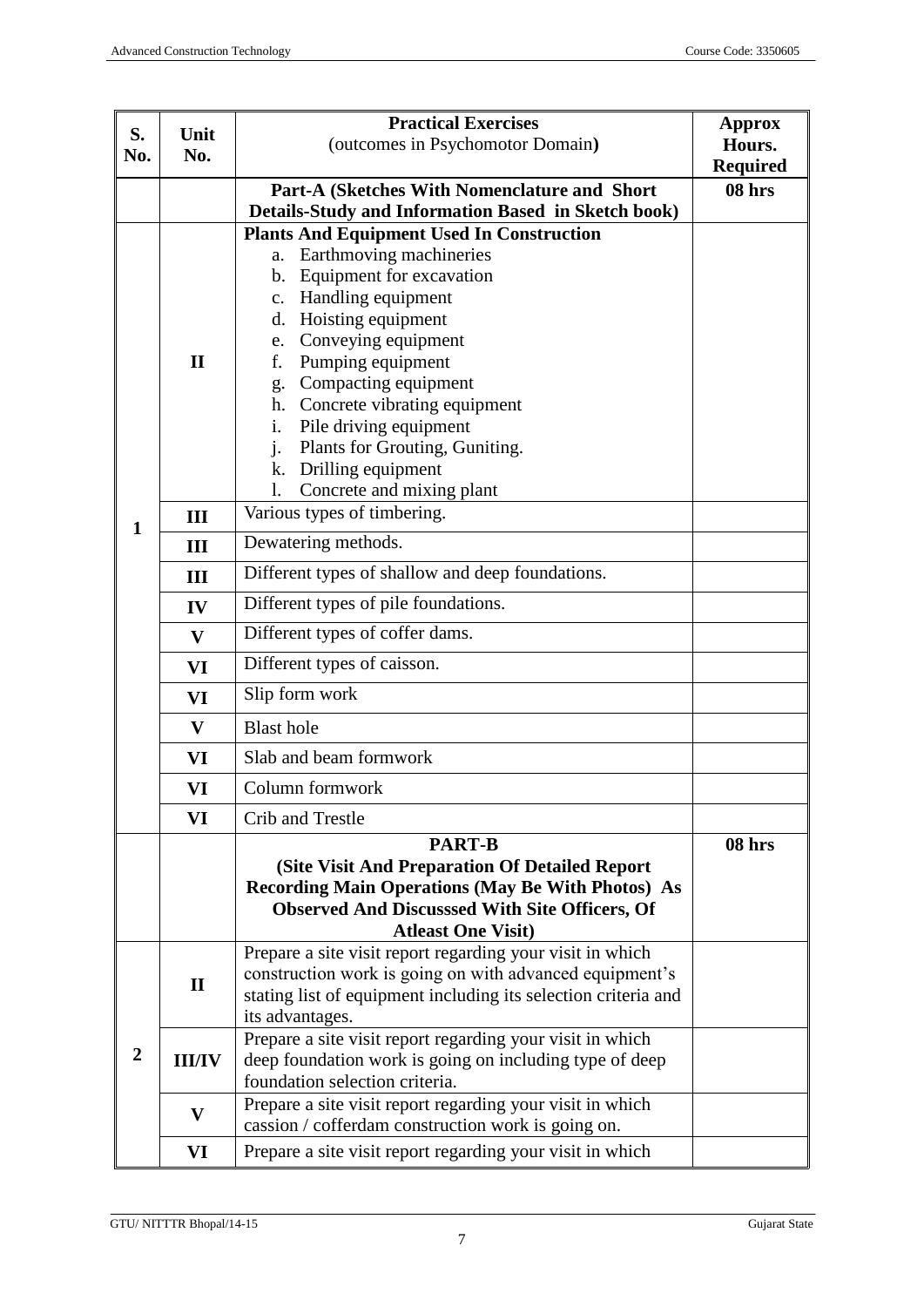| S.<br>No. | Unit<br>No.                                                                                                                                                                                                                          | <b>Practical Exercises</b><br>(outcomes in Psychomotor Domain)                                                                                                                                                                                                                                                                               |         |
|-----------|--------------------------------------------------------------------------------------------------------------------------------------------------------------------------------------------------------------------------------------|----------------------------------------------------------------------------------------------------------------------------------------------------------------------------------------------------------------------------------------------------------------------------------------------------------------------------------------------|---------|
|           | drilling/blasting work is going on.                                                                                                                                                                                                  |                                                                                                                                                                                                                                                                                                                                              |         |
|           | Prepare a site visit report regarding your visit in which<br>VI<br>erection of steel structure work is going on.                                                                                                                     |                                                                                                                                                                                                                                                                                                                                              |         |
|           |                                                                                                                                                                                                                                      | <b>Part-C (Seminar Presentation)</b>                                                                                                                                                                                                                                                                                                         | 06 hrs  |
| 3         | I<br>to<br>VI                                                                                                                                                                                                                        | Topic of Seminar shall be given to a group of students.<br>The students are required to submit and present / defend<br>the Seminar in presence of students and teachers and<br>report including PowerPoint presentation to be attached<br>with submission. Each individual student's contribution in<br>group work need to be made explicit. |         |
|           |                                                                                                                                                                                                                                      | Part-D-Prepare A Case Study (Any One)                                                                                                                                                                                                                                                                                                        | 06 hrs  |
| 4         | Based on advanced construction technology curriculum,<br>I<br>on any one related topic narrating the case with specific<br>to<br>operations/ problems faced/resolved from nearby<br>VI<br>construction work area with short details. |                                                                                                                                                                                                                                                                                                                                              |         |
|           |                                                                                                                                                                                                                                      | <b>Total Hours</b>                                                                                                                                                                                                                                                                                                                           | $28$ rs |

## **8. SUGGESTED LIST OF STUDENT ACTIVITIES**

Following is the list of proposed student activities such as:

- i. Prepare experimental journals based on practical performed in laboratory.
- ii. Assignments on solving field problems of construction or numerical problems
- iii. Prepare chart displaying various types of pile foundation, coffer dams, caissons, etc.
- iv. Prepare the schematic diagram for various types of plants.

## **9. SPECIAL INSTRUCTIONAL STRATEGIES (if any)**

- (i) Arrange visit to nearby following sites and write visit report
	- (a) For a High Rise Building, Docks, Jetties, Pile driving sites, etc. those who are using all kind of advanced equipment.
	- (b) For a Hot Mix Plants, Concrete Mix Plants, RMC, Aggregate Crusher site, etc.

## **10 SUGGESTED LEARNING RESOURCES**

#### **A) List of Books**

| Sr.<br><b>Title of Book</b><br>No. |                                             | Author                        | <b>Publication</b> |  |
|------------------------------------|---------------------------------------------|-------------------------------|--------------------|--|
|                                    | Building construction                       | S.P. Arora and S.P.<br>Bindra | Dhanpat Rai        |  |
|                                    | <b>Building Construction</b><br>Engineering | Gurcharansingh                | Jain Book Agency   |  |
|                                    | Construction, planning                      | Robert L. Peurifoy            | Mc Graw Hill India |  |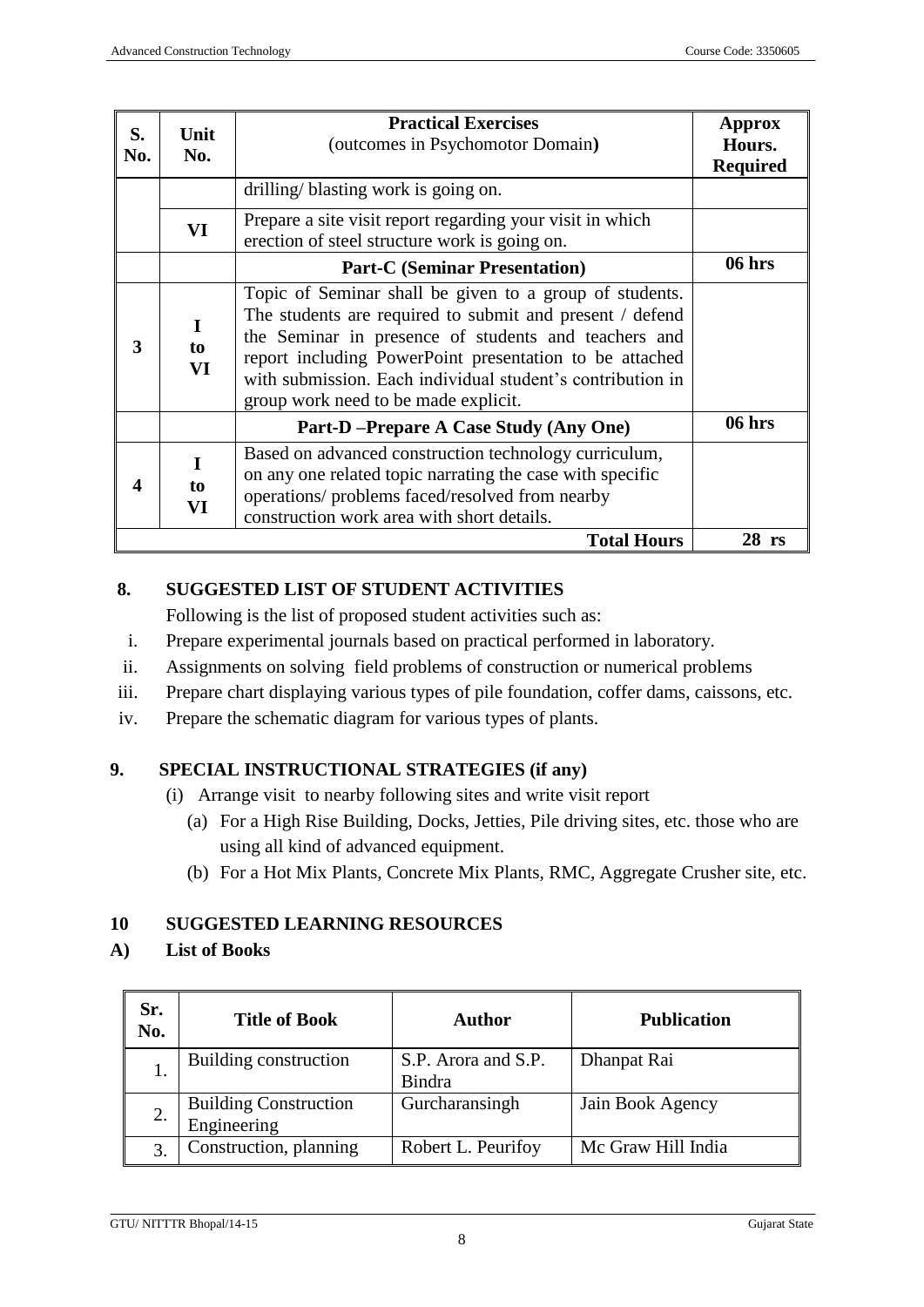| Sr.<br>No.       | <b>Title of Book</b>                                             | <b>Author</b>               | <b>Publication</b>                                        |
|------------------|------------------------------------------------------------------|-----------------------------|-----------------------------------------------------------|
|                  | equipment and methods                                            |                             |                                                           |
| $\overline{4}$ . | <b>Building Construction</b>                                     | Sushil Kumar                | <b>Standard Publishers</b>                                |
| 5.               | Learning from failures                                           | R.N. Raikar                 | <b>Structural Designers and</b><br>Consultants, New Delhi |
| 6.               | Durable structure through<br>planning for preventive<br>measures | R.N. Raikar                 | <b>Structural Designers and</b><br>Consultants, New Delhi |
| 7.               | Diagnosis and Treatment<br>structure in Distress                 | R.N. Raikar                 | <b>Structural Designers and</b><br>Consultants, New Delhi |
| 8.               | <b>Building structures</b>                                       | James Abrose.               | <b>Wiley Publishers</b>                                   |
| 9.               | Standard handbook of<br>civil engineering                        | Gurcharansingh              | $S$ P P                                                   |
| 10.              | Building construction                                            | B.C. Punmia                 | Laxmi Publication, New<br>Delhi                           |
| 11.              | Building construction                                            | S.C. Rangwala               | <b>Charotar Publishing House</b><br>Pvt. Ltd. Anand       |
| 12.              | Civil Engineering<br>Practice (I,II,III)                         | Kaushik, Asawa and<br>Ahuja | Publishing House,<br>New Delhi                            |
| 13.              | Civil Engineering<br>Construction                                | Antill and Ryan             | Angus and Robertson                                       |
| 14.              | <b>Pile Foundations</b>                                          | Tomlinson                   | Longman Group, U.K.                                       |
| 15.              | Relevant IS codes                                                |                             | BIS, New Delhi                                            |

**B) List of Major Equipment/ Instrument with Broad Specifications: (Teachers are requested to provide here a sample list)**

#### **C) List of Software/Learning Websites**

- i. www.sskphdmm.com
- **ii.** [www.nptel.iitm.ac.in](http://www.nptel.iitm.ac.in/)

## **11. COURSE CURRICULUM DEVELOPMENT COMMITTEE**

#### **Faculty Members from Polytechnics**

- **Prof. P. D. Gohil**, Sr. Lecturer in Civil Engineering, Sir Bhavsinhii Polytechnic Institute, Bhavnagar.
- **Prof A. K. Popat** Sr. Lecturer in Civil Engineering , Government Polytechnic, Dahod
- **Prof. D. V. Jariwala Sr.** Lecturer in Civil Engineering, Government Polytechnic, Bharuch
- **Prof. H.K.Rana Sr.** Lecturer in Civil Engineering, Government Polytechnic, Valsad